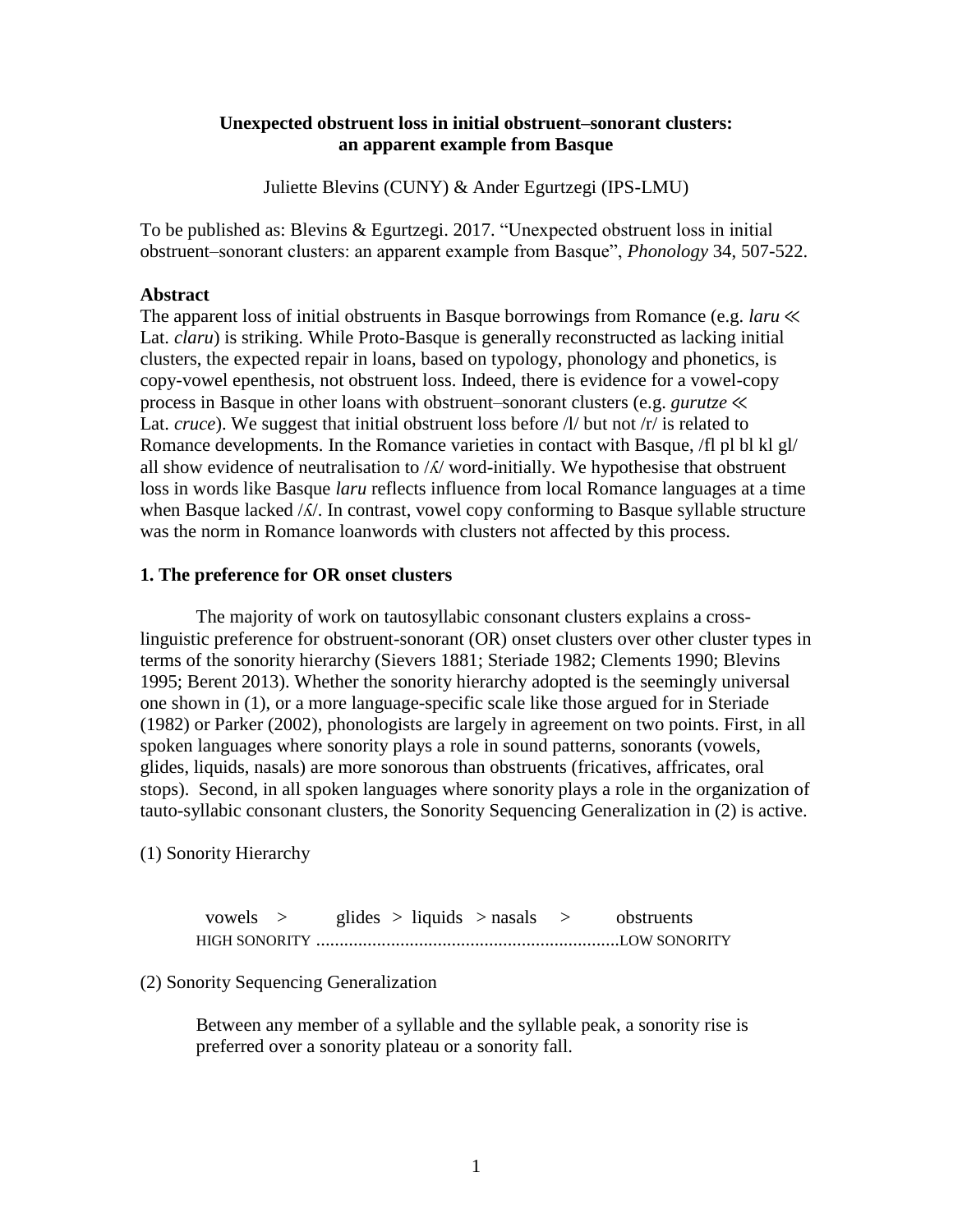Obstruent-sonorant (OR) onset clusters have a rising sonority profile and this profile is claimed to be favored over sonority plateaus or sonority falls due to the universal role of the Sonority Hierarchy in determining syllable structure, as expressed by the Sonority Sequencing Generalization (SSG). In accordance with the SSG, the most common language types should be those with no consonant clusters and maximal  $CV_1$  or  $CV_1C$ syllables, and those with consonant clusters where the majority of those are OR-onsets or RO-codas. Maori exemplifies a maximal  $CV_1$  syllable, Gilbertese has maximal  $CV_1C$ syllables, Kokota has maximal  $ORV<sub>1</sub>$  syllables, and Spanish syllables are maximally  $ORV<sub>1</sub>RO$ , with only a few exceptions involving OO codas.<sup>1</sup>

Phonetic principles have also been invoked to arrive at deeper explanations for the widespread preference for OR onsets over other complex onsets. Release cues of obstruents that provide information on place of articulation and laryngeal features may be strongest when a vowel follows. Since sonorant consonants, especially glides and liquids, are most vowel-like in terms of their acoustic properties, they are the next-best carriers of these kinds of cues, providing some rationale for a general preference of OR vs. OO sequences (Steriade 1999; Blevins 2003, 2004:89-97).

Similar phonetic explanations account for cross-linguistic patterns in cluster resolution: when languages without consonant clusters borrow words with initial TRonsets (T an oral stop, R a sonorant), an epenthetic vowel is typically inserted between the two consonants, while in word-initial #ST clusters (S a sibilant), a prothetic vowel precedes the sibilant (Broselow 1983, 1992a, 1992b; Fleischacker 2001, 2005; Kenstowicz 2007; Uffmann 2007, 2015; Kang 2011; Berent 2013; Broselow 2014; Uffman 2015). The general pattern is illustrated in (3) by languages from four different families: Pitjantjatjara/Yankunytjatjara, a Pama-Nyungan language of the Australian Western Desert (Goddard 1992); Rotuman, an Austronesian language of the Oceanic subgroup spoken on an isolated rocky outcrop in the Pacific (Churchward 1940); Tzotzil, a Mayan language of present day Chiapas, Mexico (Campbell 1998); and Popoluca de Texistepec, a Mixe-Zoquean language of Southern Veracruz, Mexico (Wichmann 2002). In all cases, the source language (English or Spanish) allows TR onsets, the recipient language does not, and the word is borrowed with an epenthetic vowel splitting the cluster, written here in bold.<sup>2</sup> Meanings of loanwords are roughly equivalent to those of the source lexeme.

(3) General pattern in loan phonology: #ORV >> #OVRV

| Language           | Loanword   | Source         |
|--------------------|------------|----------------|
|                    |            | <b>English</b> |
| a) Pitjantjatjara/ | kalatji    | glass          |
| Yankunytjatjara    | kilina     | clean          |
|                    | pilangkita | blanket        |

<sup>1</sup> These include word-final clusters like [ps] in *bíceps*, and medial clusters like [ks] for those who pronounce this cluster in *expreso*. See Vaux and Wolfe (2009) for a thorough discussion of sonority violations of this kind.

 $2$  See Uffmann (2006) for a study of vowel quality in loanword epenthesis. For general approaches to loanword phonology, including other sound patterns in Basque, see Calabrese and Wetzels (2009).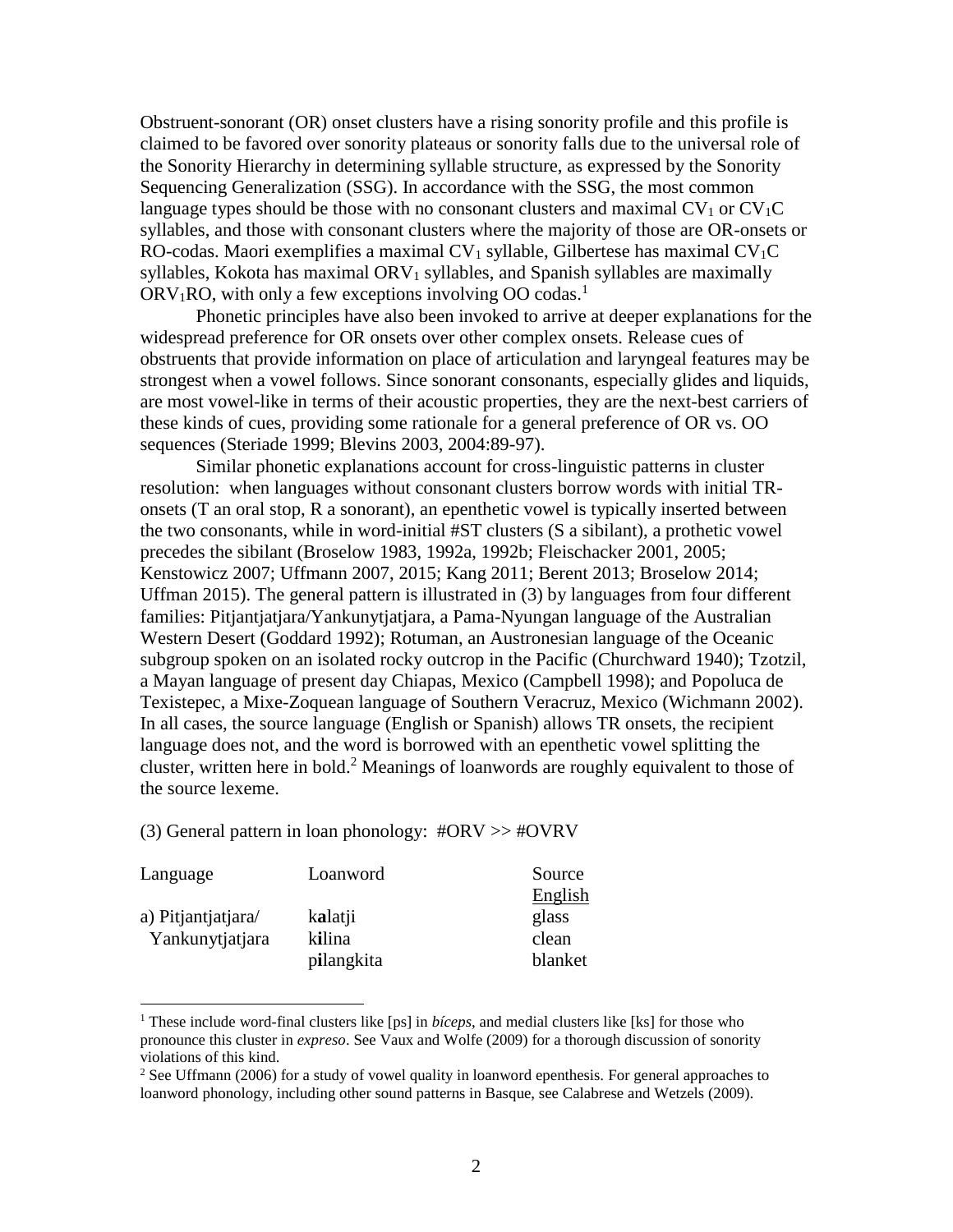|               | purita       | bread          |
|---------------|--------------|----------------|
|               | tarangka     | drunk          |
|               | tarapula     | trouble        |
| b) Rotuman    | keresi       | grace          |
|               | kilaka       | clerk          |
|               | purumu       | broom          |
|               | paraisi      | prize          |
|               | tarako       | dragon         |
|               | taraku       | truck          |
|               |              | <b>Spanish</b> |
| c) $Tzotzi3$  | kurus        | cruz 'cross'   |
|               | pulatu       | plato 'plate'  |
| d) Popoluca   | <b>kunus</b> | cruz           |
| de Texistepec | päläät       | plato          |
|               |              |                |

The languages in (3) have been chosen to rule out spelling pronunciation, or borrowing from other languages. Since literacy rates in all of these areas were low at the time of contact, spelling pronunciation is highly unlikely. Further, since Western Desert languages and Rotuman are relatively isolated, intermediate languages are an unlikely source for this loans. Finally, the regularity of the pattern within each language suggests that it is original, as do distinct features of them (e.g. Spanish tap realized as  $/n/$  in Popoluca de Texistepec). The sample, then, appears to represent a recurrent pattern of spoken input forms with initial TR clusters being accommodated to native phonotactics through epenthesis of a cluster-splitting vowel. For more examples of the same, see the references cited in the previous paragraph.

Fleischhacker (2001, 2005) argues that the general pattern illustrated in (3) is determined by perceptual similarity: initial TR clusters are more perceptually similar to TVR than VTR, while initial ST clusters which, as she demonstrates, typically take a prothetic vowel, are more similar to VST sequences than SVT sequences. Experimental work supporting this hypothesis includes Kang (2003:221) and numerous studies summarized in Berent  $(2013)$ .<sup>4</sup> Broselow (2015) further suggests that the preference for anaptyctic copy vowels in OR clusters, as opposed to prothetic default vowels in ST clusters, may also result from listeners' misinterpretation of the acoustic signal: when hearing initial clusters in the donor language, gestural overlap between the resonant and the following vowel results in misperception of a copy vowel preceding the resonant.

Nevertheless, some languages are reported to regularly resolve word-initial OR clusters in loans by deleting the first obstruent. A feature shared by all of these languages is that words and syllables cannot begin with consonant clusters. The best known example is probably Finnic due to its importance in terms of dating and reconstruction of Indo-European subgroups and their migrations, however, the pattern holds of other Uralic languages, and of several Mayan languages as well.

 $3$  The variety of Tzotzil described by Campbell (1998) differs from Zinacantán Tzotzil, as represented by the loanword vocabulary of Brown (2009).

<sup>4</sup> See Kang (2011, Section 4) for a summary of Perceptual Similarity as a component of Universal Grammar in the form of P-Maps as proposed by Steriade (2001).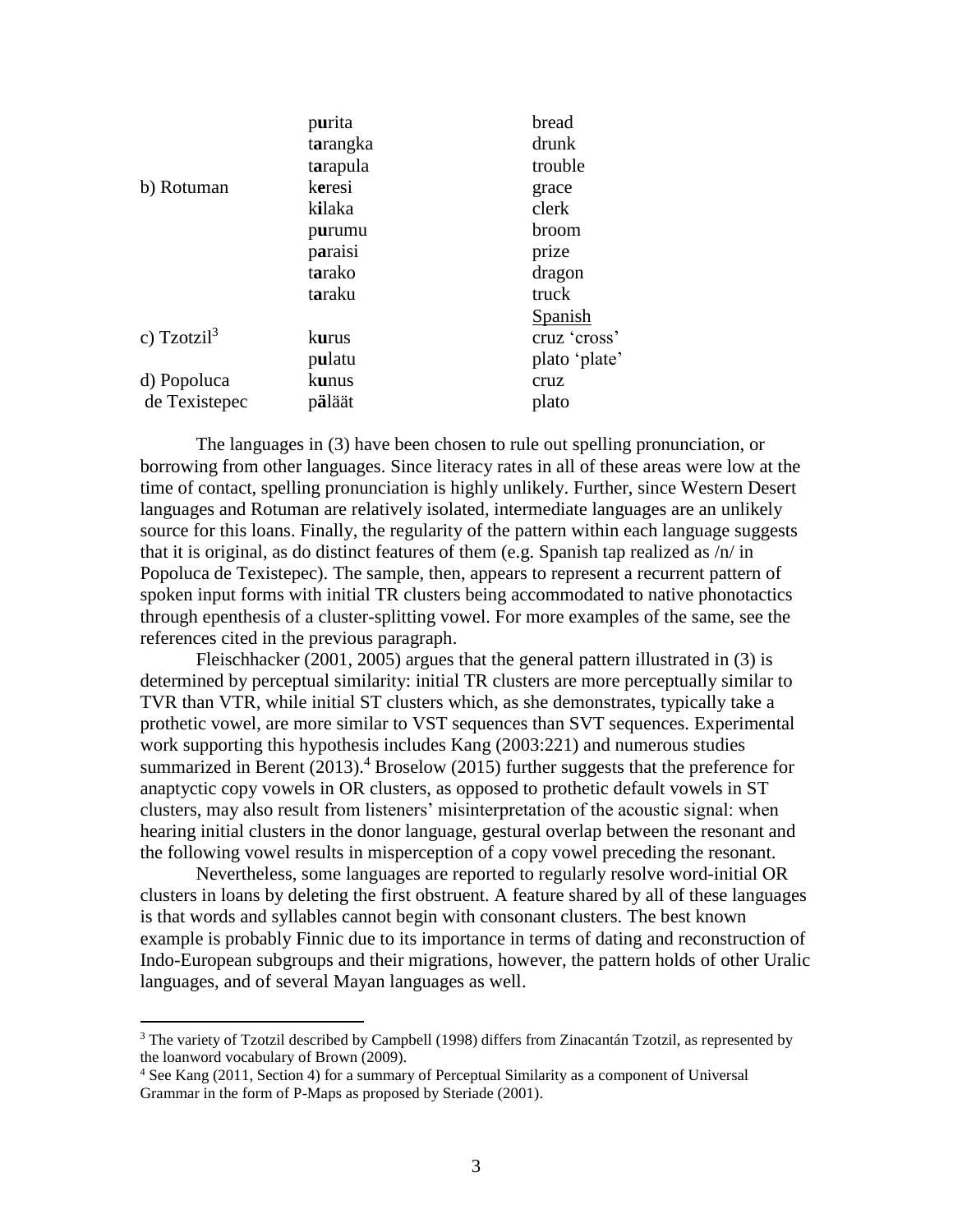(4) Unexpected and rare loan phonology: #ORV >> RV

Lost obstruents

| a. Finnish            | ruhtinas 'prince'<br>ranta<br>risti<br>luostari<br>lyijy | $<<$ Gmc. * <i>druhtinaz</i> 'lord'<br><< Gmc. strand 'beach'<br><< Old Russian kristu 'cross' [k]<br><< Swed. kloster 'monastery' [k]<br>$<<$ Swed. bly 'lead' | [d]<br>[st]<br>Ibl        |
|-----------------------|----------------------------------------------------------|-----------------------------------------------------------------------------------------------------------------------------------------------------------------|---------------------------|
| b. Ch'ol <sup>5</sup> | rus                                                      | $<<$ Spanish cruz 'cross'                                                                                                                                       | $\left[\mathrm{k}\right]$ |
|                       | $lawuf$ 'nail'                                           | << Spanish <i>clavos</i> 'nails'                                                                                                                                | [k]                       |
|                       | latu                                                     | << Spanish <i>plato</i> 'dish'                                                                                                                                  | [p]                       |
|                       | $lesia \; (<\leq$ glesia)                                | << Spanish <i>iglesia</i> 'church'                                                                                                                              | [g]                       |

In Finnic, early Germanic loans, possibly as old as Proto-Germanic, reflect initial OR clusters as single sonorants, as illustrated in (4a), and the same is true in loans from Old Russian and Swedish (Luthy 1973; Campbell 1998:62). Note cluster simplification in Finnish reduces all OR clusters to single sonorants (*ranta* << Gmc. *strand* 'beach'), in conformity with the phonotactic that allows only simple C onsets in the language. A similar phenomenon is evident in Ch'ol (Campbell 1998:61), a Mayan language, as illustrated in (4b).

The Finnish and Ch'ol loanword adaptation patterns are unexpected for numerous reasons. Acoustic cues for the initial obstruents are expected to be stronger than those for the sonorants; maintenance of the obstruent results in a larger sonority rise (OV vs. RV), in line with Clements (1990) Sonority Cycle; loss of the initial obstruent results in massive neutralization, while retention preserves more lexical contrasts; and, finally, there is no obvious reason why these languages would not employ strategies of vowel epenthesis as some related languages do. Compare, for example Ch'ol *rus* in (4b) with Tzotzil *kurus* in (3c), both from Spanish *cruz* 'cross'.

A final well documented case of apparent initial-obstruent loss in OR clusters is found in Basque, and is the focus of this study. As illustrated in Table 1, early Basque loans assumed to be from Latin show the same kind of cluster resolution exhibited by Finnish and Ch'ol in (4): an initial OR cluster is simplified with loss of the initial obstruent, the main difference being that this process only affects OL (L a lateral) in Basque. The examples in Table 1 are taken from Michelena (1995 [1974]; 2011 [1977]) and the *General Basque Dictionary* (Michelena & Sarasola 1987-2005).

| <b>Cluster</b> | Latin    | <b>Basque</b>    | gloss                   |
|----------------|----------|------------------|-------------------------|
| $\mathcal{D}'$ | placet   | laket            | it is pleasing/pleasing |
|                | plānca   | langa            | board/gate, bar         |
|                | plānu(m) | $lau(n) <$ *lanu | flat, plain             |

<sup>&</sup>lt;sup>5</sup> In Ch'ol, the only initial clusters tolerated are  $\int$ O clusters, where  $\int$  could be considered a word-level appendix (Vaux and Wolfe 2009). Ch'ol data is taken from Scharfe de Stairs (1996/2009). The last example also targets an initial cluster: in many loans, an initial unstressed syllable is lost (e.g. *cibre* << Sp. *jengibre* 'tipo de zacate; kind of long grass used as forage').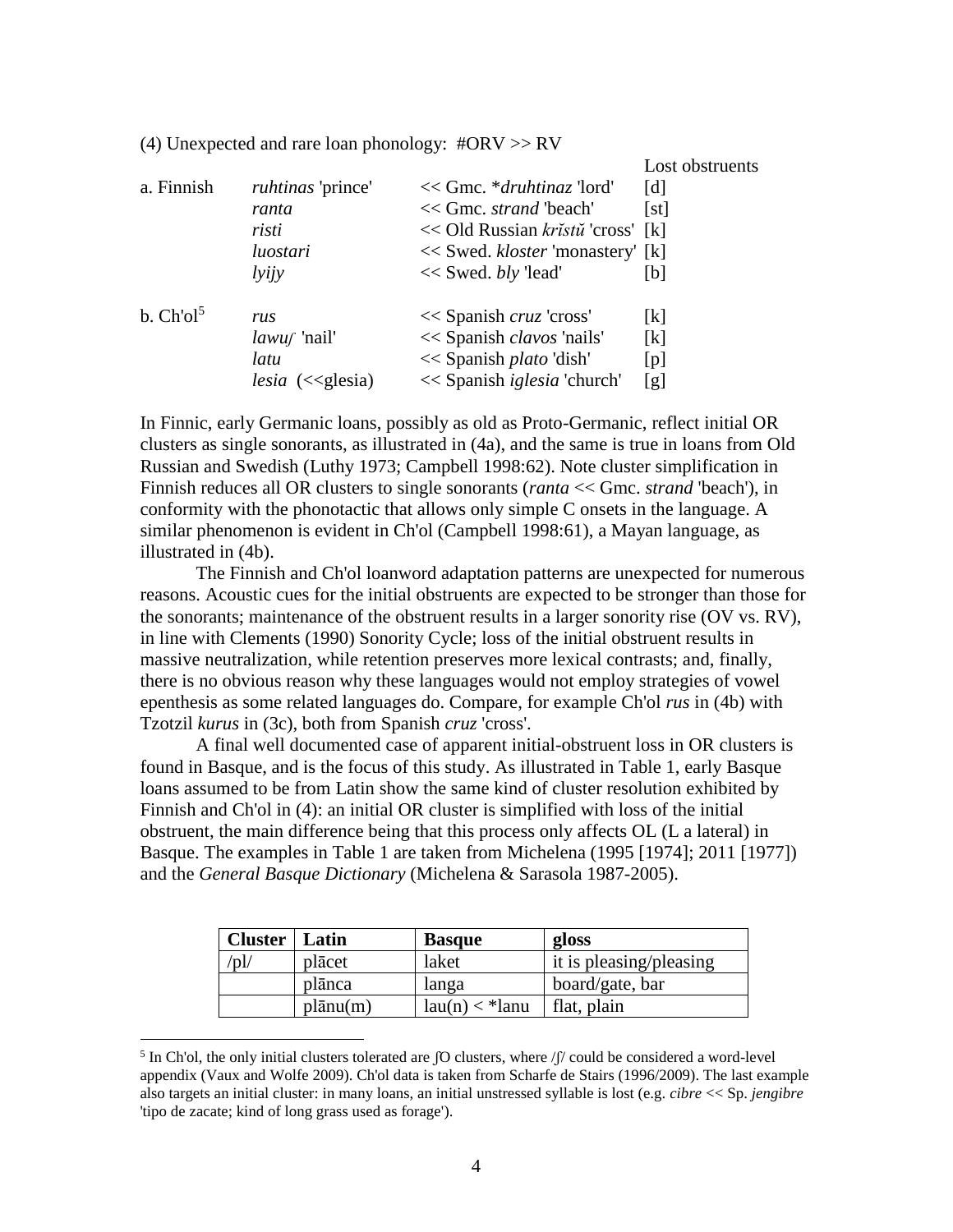|      | plantātu(m)      | landatu | to plant                   |
|------|------------------|---------|----------------------------|
|      | plūma            | luma    | feather                    |
| /fl/ | flamma           | lama    | flame                      |
|      | $fl\bar{o}re(m)$ | lore    | flower                     |
| /kl/ | clāru(m)         | laru    | bright, clear/yellow, pale |
|      | Claudiānu(m)     | Laudio  | (proper name)              |
| 'gl/ | glōria           | loria   | glory                      |

## **Table 1. Initial obstruent loss in Basque loans from Romance<sup>6</sup>**

The remainder of this squib focuses on the Basque data in Table 1 and an explanation for it. Throughout, Basque words are written in the standard Unified Basque orthography, with IPA renderings inside square brackets, e.g. *lore* 'flower' [lore].

Before turning back to the Basque data, a brief note is in order regarding the history of the Basque language and its contact with other languages. Basque and earlier forms of Euskarian<sup>7</sup> have had extensive contact with a range of Indo-European languages from the earliest historic periods. The Celts, speaking Celtic languages, are thought to have passed through the Basque country between 600 BCE and 100 CE, with evidence of their occupation in the form of Bronze Age artifacts and placenames (*Nervión, Deba, Ulzama*).<sup>8</sup> Pre-Roman Basque was surrounded by diverse languages, most of them Celtic: the Indo-European (presumably Celtic) language of the Cantabrians in the West, the Celtic Celtiberian in the South, the unclassified Iberian in the East and Celtic languages (Gaulish) in the North, beyond the Garonne river (De Hoz 1981; Echenique 1987:47; Gorrochategui 1995:57). Approximately 400 years later, the Roman invasion began, and from 195 BCE to the beginning of the Common Era, contact with Latin steadily increased (Gorrochategui 1995:35). This Latin influence is visible in the earliest attested Euskarian language: Aquitanian (Gorrochategui 1984). Aquitanian inscriptions are written in Latin but include Euskarian names of people and divinities, often with Latin endings and function words. The influence of Latin upon Aquitanian must have been intense at least from the campaign of P. Crassus in 56 BCE, and even before that in the case of peninsular Basque (Michelena 1995:160). Germanic tribes, including the Visigoths, are

<sup>6</sup> Lower Navarrese *laustro*, which appears to be from Lat. *claustrum* 'cloister' may be a recent loan that follows the older adaptation pattern for initial clusters. If it were truly old, we would expect resolution of the medial TR cluster and final  $-u$  instead of the attested final  $-o$ .

Two instances of medial onset cluster simplification are mentioned by Michelena (1995 [1974]): *eliza* and *olata*, assumed to be from Latin *ecclēsia* 'church' and *oblāta* 'bread for offering', respectively. Both of these forms are problematic, since they show intervocalic,  $\Lambda$ , despite the regular \*r >  $1/\mathrm{V}$ \_V sound change. As we will argue for the forms in Table 1, these words appear to be later loans from a neighboring Romance language: cf. Aragonese, Asturian and Leonese *ilesia* and Asturian *eilesia*.

<sup>7</sup> The term "Euskarian", originally coined by Martinet in French (*euskarien*) is used to encompass Basque and extinct languages like Aquitanian, believed to be genetically related to it (cf. Gorrochategui 1995: 51).

<sup>8</sup> *Nervión* may have the same root as *Nervii*, a Celtic-speaking Belgic tribe. *Deba*, a river name in Gipuzkoa, is from Celtic *deva* 'goddess', a common river name (cf. Belgica river names *Deve*, *Devere*, *Dieppe* < \*Divisapa, etc.). *Ultzama* (< *Utzama*), the name of a valley in Navarre appears to be from \*uksama- < \*ups-ama- 'the highest one' (Gorrochategui 2002: 107).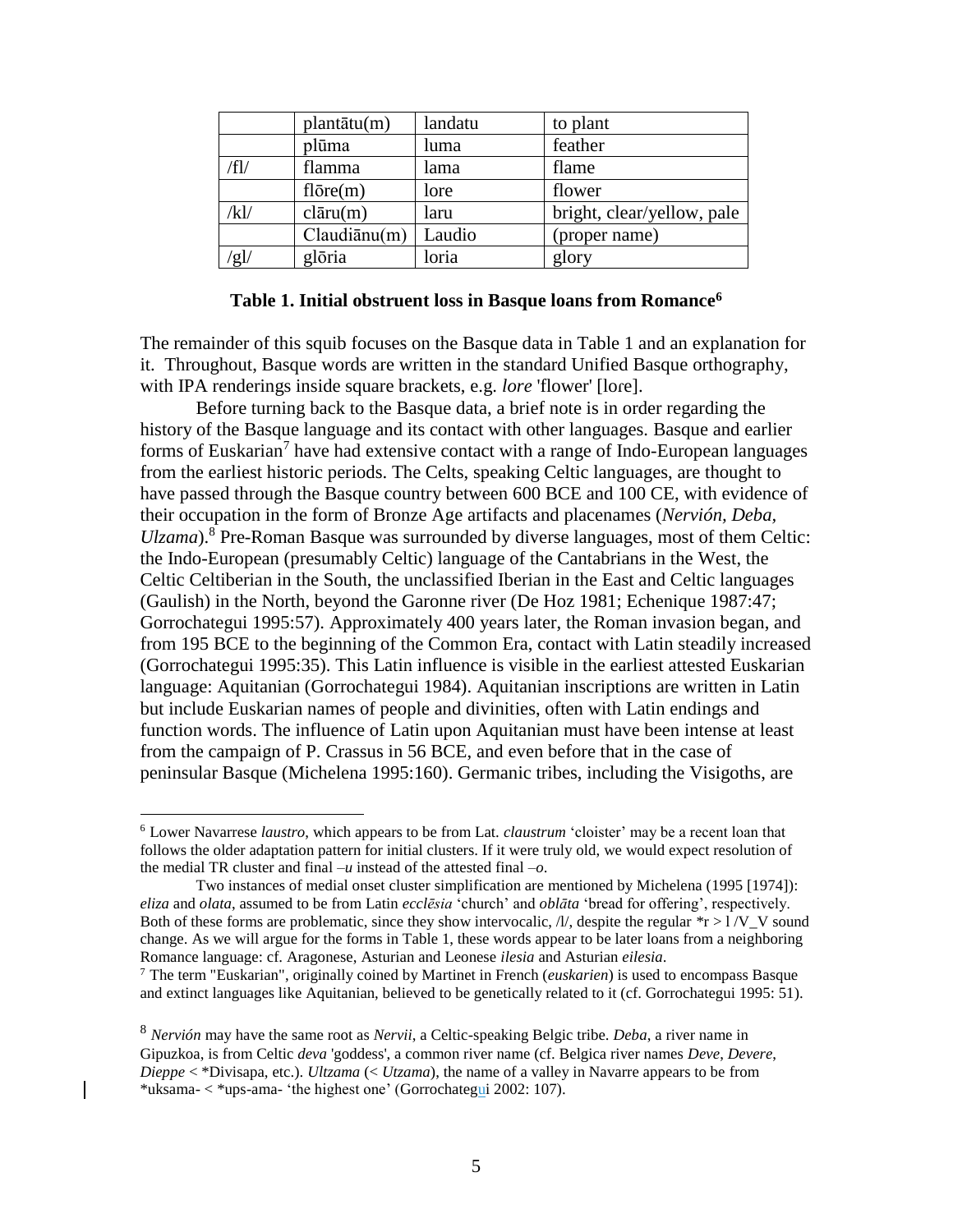also known to have travelled through the Basque Country, arriving in 407 CE, with Leovigildo, Visigoth King, founding Victoriacum<sup>9</sup> on or near the Basque village of Gasteiz in 581. During this period, Basque was in contact with Gothic, the earliest attested Germanic language. The Basque whaling tradition, dating from the early Middle Ages, brought Basque in contact with other Germanic languages. From the early Middle Ages to the present, influence from other Romance languages to the North and South has been continuous, and includes intense contact with Navarro-Aragonese and Gascon, and, later, Spanish and French. As a consequence, Romance loans in Basque, like those in Table 1, may be from Latin, or may postdate the evolution of descendant Romance languages.

# **2. Borrowed OR onset clusters in Basque**

 $\overline{a}$ 

Given the general preference for OR clusters cross-linguistically, and the typical resolution of these clusters by insertion of an epenthetic vowel between the two consonants, the apparent loss of initial obstruents in the Basque borrowings in Table 1 is striking. While Proto-Basque is generally reconstructed as lacking initial clusters (Michelena 2011 [1977]; Egurtzegi 2013), the expected repair in loan words, based on the typological, phonetic, and experimental work cited above, is copy-vowel epenthesis as in (3), and not the obstruent loss in Table 1. That is, for a word like Latin GLORIA, the expected loan is Basque \*\*gororia < \*\*goloria, instead of attested *loria*, where intervocalic  $*l > r$  in  $**$ gororia is a consequence of a regular sound change occurring in the Middle Ages (Michelena 2011 [1977]). Indeed, there is evidence for just such a vowel copy process in Basque in other loans with OR clusters, as illustrated in Table 2.<sup>10</sup> Note that these Romance clusters differ from those in Table 1 in having  $\frac{1}{x}$  or  $\frac{1}{x}$  as a second member. In addition, the vowel-copy process is not limited to absolute word-initial position, applying in word-medial clusters as well (*lukuru, liburu*).

| <b>Cluster</b> | <b>Latin/Romance</b> | <b>Basque</b>     | gloss           |
|----------------|----------------------|-------------------|-----------------|
| /kl/           | cleta <sup>11</sup>  | gereta            | grate, grating  |
| $\pi/$         | L.Lat. presbyter     | bereter, beretter | priest, cleric  |
| $\sqrt{b}r/$   | libru(m)             | liburu            | book            |
| /fr/           | fronte(m)            | boronde, boronte  | forehead, front |
| /kr/           | cruce(m)             | gurutze           | cross           |
|                | lucru(m)             | lukuru            | profit, gain    |
|                | christiānu(m)        | giristiño         | Christian       |

<sup>9</sup> The toponym *Victoriacum* shows the linguistic diversity of the time: it is formed by a Latin name *victōria* and a Celtic inflection –*acum*.

<sup>&</sup>lt;sup>10</sup> The constraint against initial rhotics in native Basque words appears to be independent of this division in loanwords. Loans from Romance with initial /r/ are borrowed freely, usually occurring with an initial epenthetic vowel, as in B *errege* 'king' < Lat. *rēgem*; B *erripa* 'sloping ground' Lat. *rīpam*, etc.

<sup>11</sup> Basque *gereta* is assumed to come from Gaulish *clēta* via Romance (Corominas & Pascual 1991- 1997(2):99). This Basque word shows intervocalic  $*$ l > r /V V, a sound change that took place during the Middle Ages (Michelena 2011 [1977]). Romance languages with this Celtic borrowing include Aragonese (*cleta*), Gascon (*cleda*), Catalan (*cleda*), and French (*claie*).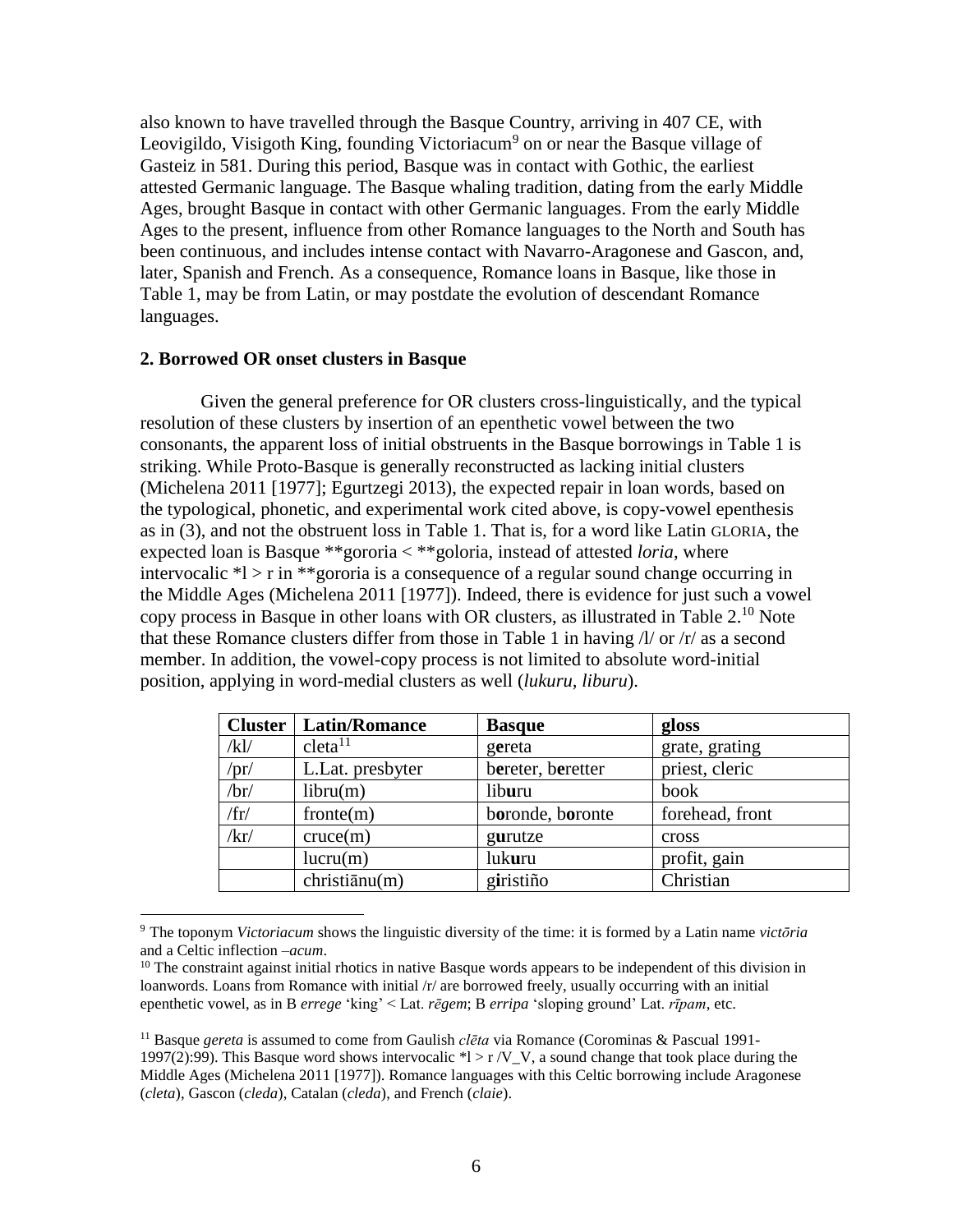| ′gr<br>eranu(m) | aranu<br>garau(n<br>oa.<br>. | grain |
|-----------------|------------------------------|-------|
|-----------------|------------------------------|-------|

# **Table 2. Vowel-copy in old Basque loans with OR**

We suggest that the vowel-copy strategy seen in Table 2 is the consequence of direct borrowing from local Late Latin (LLat) varieties (Väänänen 1963) into Common Basque. Since Basque did not allow initial consonant clusters, perceptually driven epenthesis applied, leading Basque speakers to hear and produce OR clusters as OVR sequences. As a consequence, Romance loans beginning in  $\# \text{ORV}_i$  were borrowed with initial  $\# \text{OV}_i \text{RV}_i$ sequences, and non-initial clusters were resolved by epenthesis as well as in *liburu* < *libru*(*m*).

After centuries of close contact and bilingualism, the situation was different.<sup>12</sup> Basque speakers were familiar with the source Romance languages, and both Or and Ol clusters began to be borrowed intact with no evidence of obstruent loss or vowel copy. Basque words of this kind from different sources are shown in Table 3.

| <b>Cluster</b> | <b>Basque</b> | gloss               | <b>Source</b>                              |
|----------------|---------------|---------------------|--------------------------------------------|
| /pr/           | premia        | necessity           | Spanish premia                             |
| /br/           | branka        | prow, front of boat | Spanish branca                             |
| $\frac{1}{2}$  | plen          | abundant, full      | Gascon plen                                |
| /bl/           | bleta         | chard               | OFr. blet 'grain, wheat'                   |
| /kr/           | kristau       | Christian           | Sp. cristiano                              |
| /kl/           | kloka         | broody hen          | *kloka (cf. Gascon <i>clouque</i> /kluka/) |
| /gr/           | gramu         | gram                | Spanish gramo                              |
| /gl/           | gloria        | glory               | Spanish gloria                             |
| /tr/           | tren          | train               | Spanish tren                               |
| /dr/           | droga         | drug                | Spanish droga                              |

## **Table 3. Basque loans with OR clusters intact**

Nevertheless, for unfamiliar words a strategy of vowel copy continued for Ol clusters into modern times. Since the loan in Table 4 postdate intervocalic  $*l > r$ , they show  $\frac{l}{l}$ from the loan source.

| <b>Cluster</b> | <b>Basque</b>        | gloss                | Source/Comparanda                          |
|----------------|----------------------|----------------------|--------------------------------------------|
| /bl/           | bulia, bilia, bili   | wheat/leftover wheat | Mid.Fr. blé                                |
| /kl/           | bizikeleta           | bicycle              | Spanish <i>bicicleta</i>                   |
|                | koloka <sup>13</sup> | broody hen           | *kloka (cf. Gascon <i>clouque</i> /kluka/) |

 $12$  As a reviewer points out, the same is true for languages like those in (4). For example, Finnish shows both *riuna* and *kriuna* from Russian (or Old Russian) *grivna* 'a type of currency' (Mikkola 1938: 34, 55-56). We assume the same explanation proposed for Basque: that clusters may be borrowed intact when bilingualism or sustained and frequent contact is the norm.

<sup>13</sup> Compare Basque *loka* (with apparent \*k-loss) from Proto-Romance \*klɔka, to *koloka, kloka* 'broody hen', which are later loans, most likely from a reflex of Proto-(Western)-Romance \*kloka (with lax  $\sigma$ ). The /o/ in *koloka*, *kloka* suggests borrowing from non-diphthongizing Romance varieties such as Gascon post-dating intervocalic  $\text{*}$ l > r.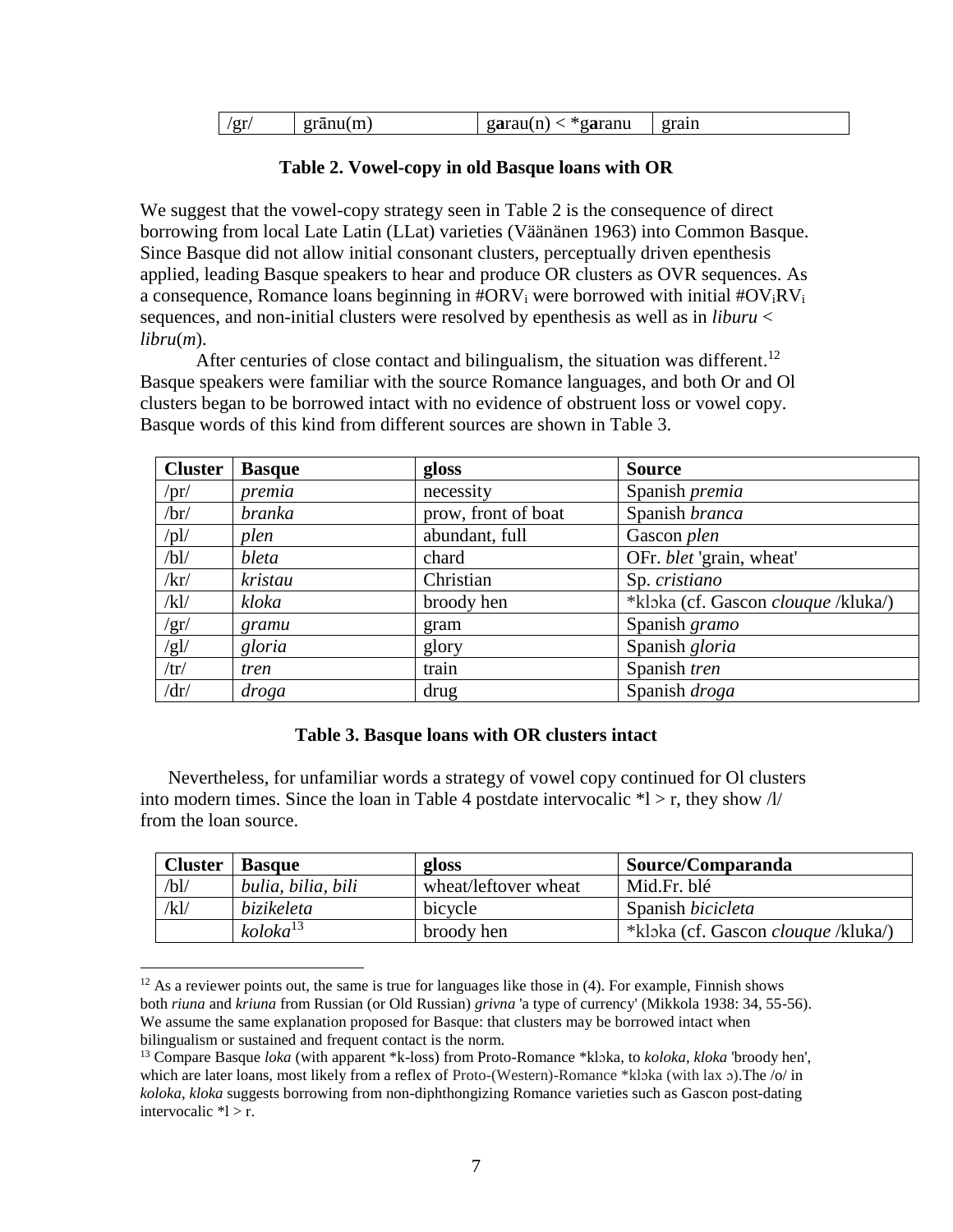| Ίg | erregela    | rule    | Spanish<br>regla          |
|----|-------------|---------|---------------------------|
|    | Ingalaterra | England | spanish <i>Inglaterra</i> |

#### **Table 4. Recent Basque loans with epenthesis in Ol clusters**

Artiagoitia (1993) suggests that the borrowings in Tables 2-4 belong to different strata. First, Late Latin loanwords are adapted with epenthesis of a copy-vowel in the case of Or clusters and with stop deletion in the case of initial Ol clusters (though see our alternative analysis below). Later, Romance Ol clusters are adapted with vowel insertion instead of obstruent deletion, as it is the case in the examples in Table 4, thus using the expected repair method in all OR clusters. Lastly, recent and modern Basque not only borrows these clusters unaltered as shown by Table 3, but it also creates new clusters by means of metathesis, as in the adaptation of loanwords such as Sp. *turco* 'Turkish', *terco* 'stubborn', *taberna* 'tavern' > Basque *truku*, *treku*, *tramena* (Egurtzegi 2014).

Artiagoitia (1993: 285) proposes that the phonotactic constraint against syllableinitial clusters ends after the Middle Ages. He observes that the first attested Basque authors from the 16th century show variation in words such as *regla* and *regela* (pronounced [erregla] and [erregela], respectively), found in Leizarraga (cf. Michelena 2011 [1977]). Nevertheless, borrowings from the second half of the Middle Ages such as *Ingalaterra* 'England', and even a 19th century borrowing as *bizikeleta* 'bicycle' show adaptation by the insertion of a copy-vowel in an Ol cluster. We conclude that loan strategies reflect both Basque phonotactic constraints and the degree of familiarity with loanword phonology, often paired with multilingualism.

### **3. Borrowed /**ʎ**/-initial words in Basque**

With this as background, we can now review the strange behavior of initial OR clusters in Table 1, where the second member of the cluster is /l/ in the Romance loan source. We suggest that the apparent loss of the initial obstruent is just that, apparent. These Basque words were not borrowed directly from Latin, but from Romance languages on the Iberian Peninsula that had undergone a well-documented sound change involving palatalization of inherited /Ol/ clusters. Under our reanalysis, the Basque wordinitial laterals in Table 1 are nativized versions of palatal laterals in the source words.

The Romance palatalization of laterals in initial #Ol clusters has been widely discussed (cf. Lausberg 1956-62; Menéndez Pidal 1968:126; Otero 1971:309; Hartman 1974:161; Hartman 1985; Tuten 2003; Penny 2002; Schmeiser 2009). We view this regular sound change as having two distinct phases: first, the lateral in Latin/Romance  $#Cl$  clusters was produced with heavy palatalization as [ $\Lambda$ ] (5i).

(5) Romance lateral cluster palatalization as regular sound change

i.  $1 > \lambda / HQ$  ii.  $\#O\lambda > \lambda$  (Castilian) iii.  $\#O\Lambda > Oj > O^j > tf > f$  (Galician-Portuguese)

Classical view:  $O = \{p, t, k, f\}$  only Radical view:  $O = \{p, t, k, f, b\}$  or  $\{p, t, k, f, b, g\}$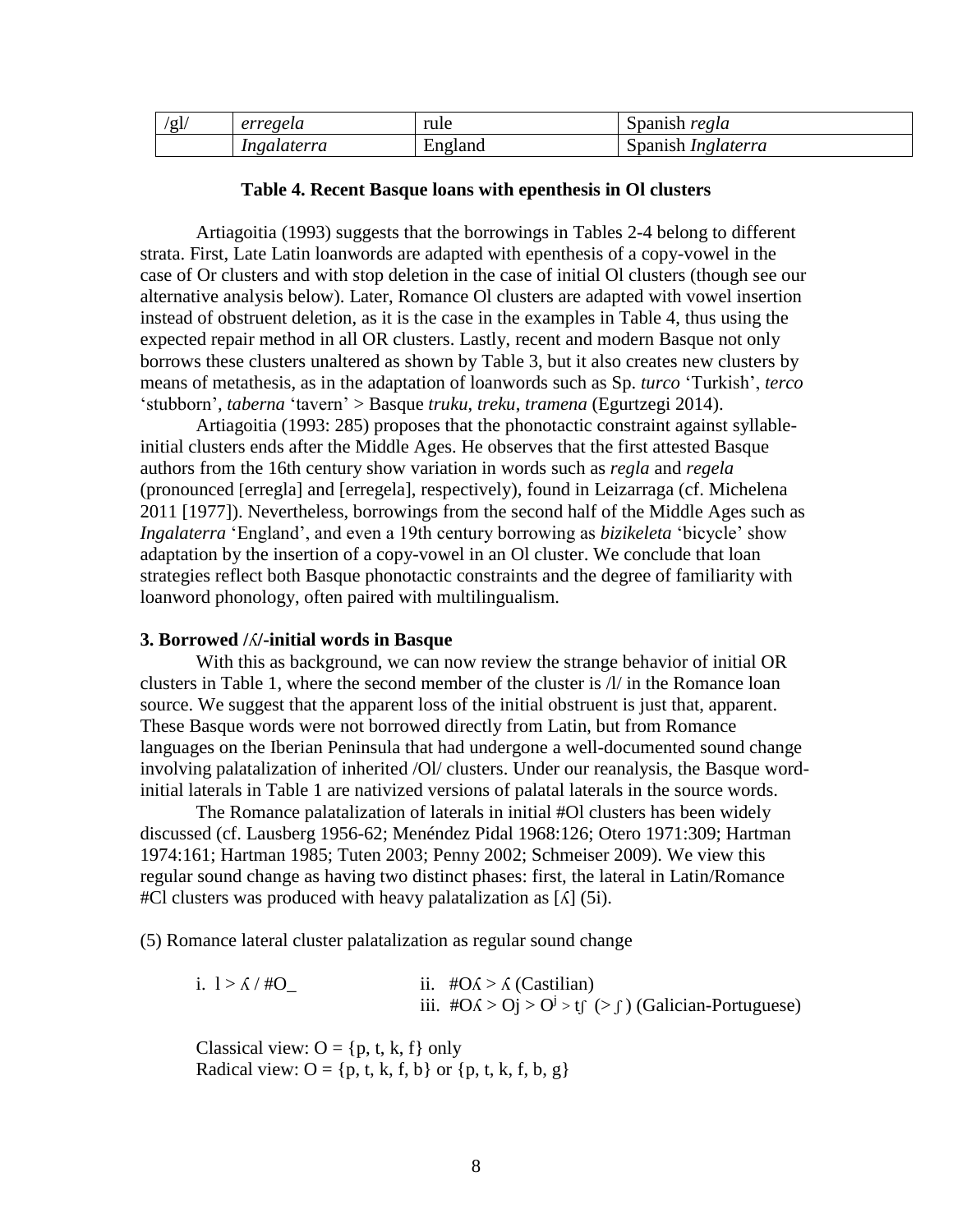This stage may be in evidence in Aragonese where we find, for example, *pllou* [pʎow] 'it rains' (cf. Lat. *pluvia*), *cllau* [kʎaw] 'key' (Lat. *clāvem*), and, in some varieties *bllanco* [bʌanko] 'white', *bllat* [bʌat] 'wheat', *glloria* [gʌoria] 'glory'.<sup>14</sup> Subsequent to this palatalization, in some languages, like Galician, delateralization and coarticulation within the cluster resulted in neutralization of all these initial clusters to a palatal consonant.<sup>15</sup> In Castilian the output was  $\frac{\lambda}{\sqrt{5}}$  (5ii), while in Galician-Portuguese it was an alveopalatal affricate (5iii). We propose that the sound change in (5i) took place after voiceless and voiced obstruents, though many scholars argue that in Hispano- and Luso-Romance only /kl/, /pl/ and /fl/ were affected (Repetti and Tuttle 1987). A further question is whether the sound change was regular or not (Malkiel 1963-64). We discuss the status of Early Romance /bl/ and /gl/ below. For the purposes of this analysis, all that is important for Romance /kl/, /pl/ and /fl/ is that there is some plausible source of borrowing showing palatalization/cluster reduction in the specific lexeme in question.

| <b>Cluster</b> | Latin                         | <b>Castilian</b>                   | Galician               |
|----------------|-------------------------------|------------------------------------|------------------------|
| $\sqrt{pl/}$   | plorāre 'lament, weep'        | <i>llorar</i>                      | chorar                 |
|                | plānu(m) 'flat; plain'        | llano, llana                       | cha, chan              |
|                | plicare 'fold, bend; arrive'  | llegar                             | chegar                 |
|                | plāga 'wound'                 | llaga 'sore, ulcer'                | chaga                  |
|                | plantāre 'to plant'           | $\left(\text{plantar}\right)^{16}$ |                        |
|                | plūma 'feather'               | $(pluma)^{17}$                     |                        |
| /bl/           |                               |                                    |                        |
| $/f$ l         | flamma 'flame'                | <i>llama</i>                       | chama                  |
|                | $fl\bar{o}$ re $(m)$ 'flower' | $(flor)^{18}$                      | $ch\hat{\sigma}r^{19}$ |
|                | $fl\bar{o}$ rētu $(m)$        | Lloredo (Top.)                     |                        |

<sup>&</sup>lt;sup>14</sup> An anonymous reviewer suggests that Aragonese *bllanco* is not a good example of  $bl > b\Lambda$  because it is an early borrowing from Gallo-Romance, and may have been analogically reformed on the basis of *pllou* and *cllau*. However, see Alcover (1908-1909, Tome IV:30) where the general cluster palatalization rule is described for the Ribera Baxa del Cinca dialect to affect *bl, kl, fl, gl,* and *pl*, including the examples *bllat* [bʎat] 'wheat' and *glloria* [gʎoria] 'glory' cited in the text. In at least one variety of Aragonese spoken in the Pyrenees region, the dialect of Graus (Turmo 2000), there is evidence of a general sound change of  $1 > \Lambda$ (*bllanco* 'blanco', *abllá* 'hablar', *dobllá* 'doblar', *llabá* 'lavar', *llobo* 'lobo', etc.), also suggesting that *bllanco* could be the consequence of regular sound change.

 $\overline{a}$ 

<sup>16</sup> The popular palatalized forms *llantar* 'to plant' and *llanta* 'vegetable' existed in Old Spanish (Corominas & Pascual 1991-1997(4):573).

<sup>17</sup> Although the conservative form prevailed, Old Sp. derivatives such as *llumazo* (Corominas & Pascual 1991-1997(4):583; cf. modern *plumazo*), show that the palatalized form existed as well.

<sup>18</sup> Cf. the old verbal noun *lloro* in Cespedosa de Tormes (Corominas & Pascual 1991-1997(2):917).

 $19$  Found in Trás-os-Montes Portuguese, the northernmost variety of the language which is in contact with Galician, and abundantly documented in medieval Portuguese.

<sup>&</sup>lt;sup>15</sup> See Tuten (2003:289) for a recent summary of the generally agreed upon view. Some believe that palatalization started with /kl/, and was extended by analogy to other /Ol/ clusters, since Rumanian shows palatalization of /kl/ only.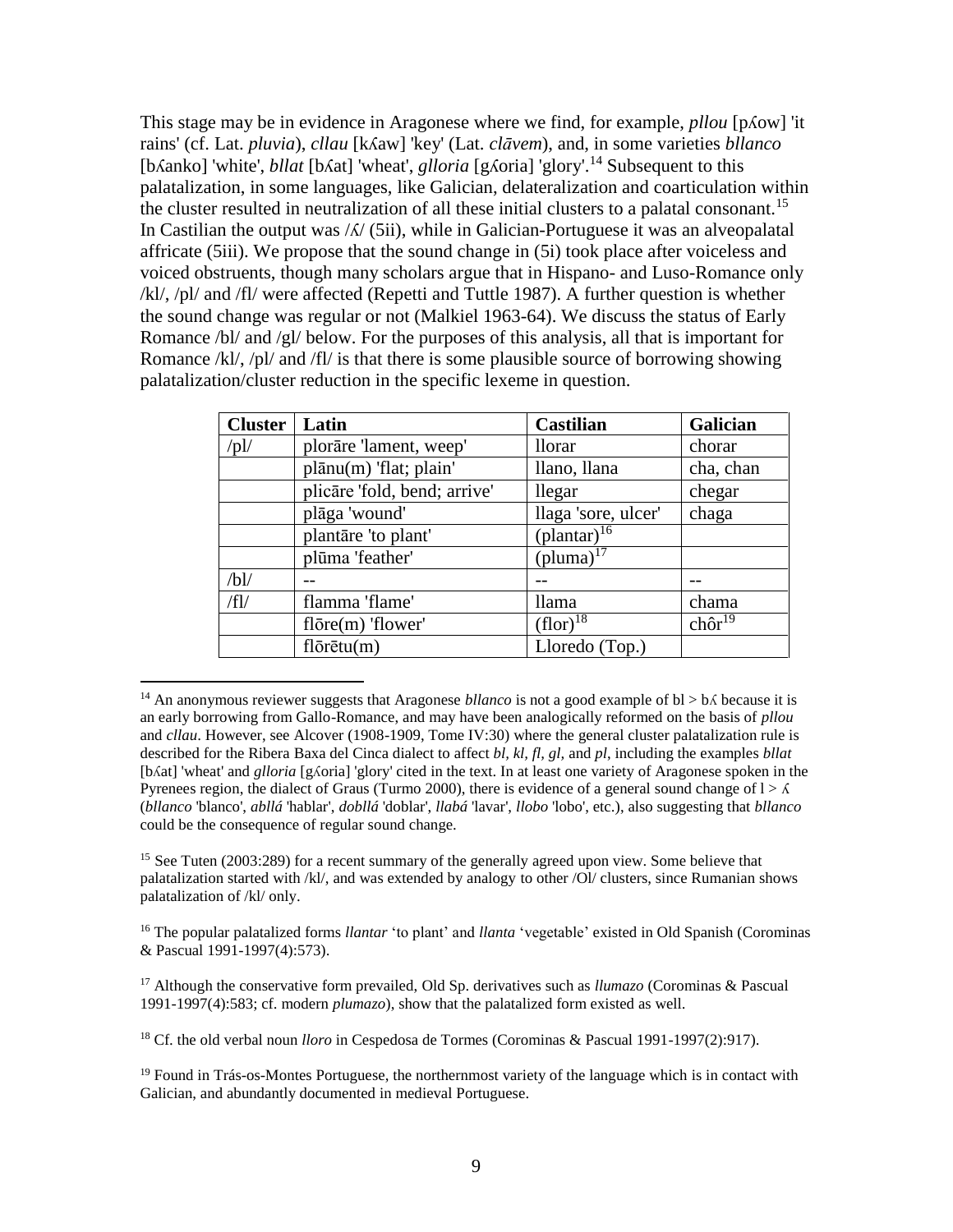| 'kl/ | clāmāre 'cry, proclaim, call' | llamar                  | chamar |
|------|-------------------------------|-------------------------|--------|
|      | $cl\bar{a}ve(m)$ 'key'        | <i>llave</i>            | chave  |
|      | *kloka 'broody hen; cluck'    | llueca <sup>20</sup>    | choca  |
| ʻg]/ | $g$ lānde $(m)$ 'acorn'       | $ll$ ande <sup>21</sup> |        |
|      | glattire 'beat'               | latir                   |        |

| Table 5. Romance $#OI > #O\Lambda > #C^j$ |  |  |  |  |  |
|-------------------------------------------|--|--|--|--|--|
|-------------------------------------------|--|--|--|--|--|

Table 5 shows cases where lateral palatalization (5i) and cluster simplification (5ii, iii) are both in evidence. Note that no Latin /bl/ clusters are exemplified in Table 5. This is because Romance forms like Aragonese *bllanco* [bʎanko] 'white', *bllat* [bʎat] 'wheat', are generally assumed to be loans from Gallo-Romance, with these /bl/ clusters ultimately a consequence of contact with Frankish or other early Germanic languages. Indeed, if *olata* (v. *oblāta*) 'offering of bread' is eliminated from the class of old loans (see footnote 6), there are no Basque loans with initial /l/ from simplification of /bl/.

In contrast, only a weak case can be made for Early Romance #gl > #gʎ. Though rare, Late Latin/Early Romance spellings with <gll> are attested. Outside of Aragonese, where this palatalization is well described (see above), one finds: a pre-1304 spelling  $\leq$ glloria> in a medieval Venetian text, reading  $\leq$ AUtissimo Re pare de glloria...><sup>22</sup>; a 1351 gold quarter-noble coin of Edward II with the Latin inscription EXALTABITVR IN GLLORIA, where  $\langle l \rangle$  is described as a typographical error<sup>23</sup>; and a 15th century Venetian manuscript with the phrase  $\langle$ Exurge glloria Venetorum $>^{24}$ . Given the highfrequency of Latin *gloria* (and forms derived from the same root) in religious texts, it is possible that this word may have taken on a standardized spelling, with palatalization rarely transcribed for Late Latin and Early Romance. Independent of palatalization, the position that Latin initial /gl/ clusters did undergo *g*-loss in at least some Ibero-Romance languages is widely held, and follows Menéndez Pidal (1968:127) who provided the following examples: *glandula* > *landre*; \**glirōne* > *lirón*; *glattire* > *latir*; *globellu* > (*el*) \**lovillo* > *el ovillo*. If /g/ was lost without lateral-palatalization, this must be seen as a sound change independent of (5i) and (5ii), and Basque *loria* 'glory' could be a direct loan from Romance after this sound change. Either way, a form occurs in Early Romance that can give rise to Basque loan forms without positing  $\text{\#OR} > \text{R}$  cluster reduction in Basque loanword phonology.

<sup>20</sup> Found in the variety from Castilla La Mancha, but standard *clueca*. Basque *loka* 'broody hen' is a borrowing of Romance ʎoka under our analysis

<sup>21</sup> Other variants include Alavese *lande* and common *glande*. Given #l > #ʎ in Asturian, Asturian *llande*. is non-probative, but unlikely to be the source of the Old Castilian form.

<sup>&</sup>lt;sup>22</sup> The full text can be accessed at: archive.org/stream/catalogueofmedie02bein/shailor djvu.txt

<sup>&</sup>lt;sup>23</sup> Information on this coin can be found at: https://finds.org.uk/database/artefacts/record/id/624614

<sup>&</sup>lt;sup>24</sup> For details of this manuscript see:

medieval.bodleian.ox.ac.uk/profile/manuscript/e2c734d5-2cf8-4da2-8d56-7239390f5332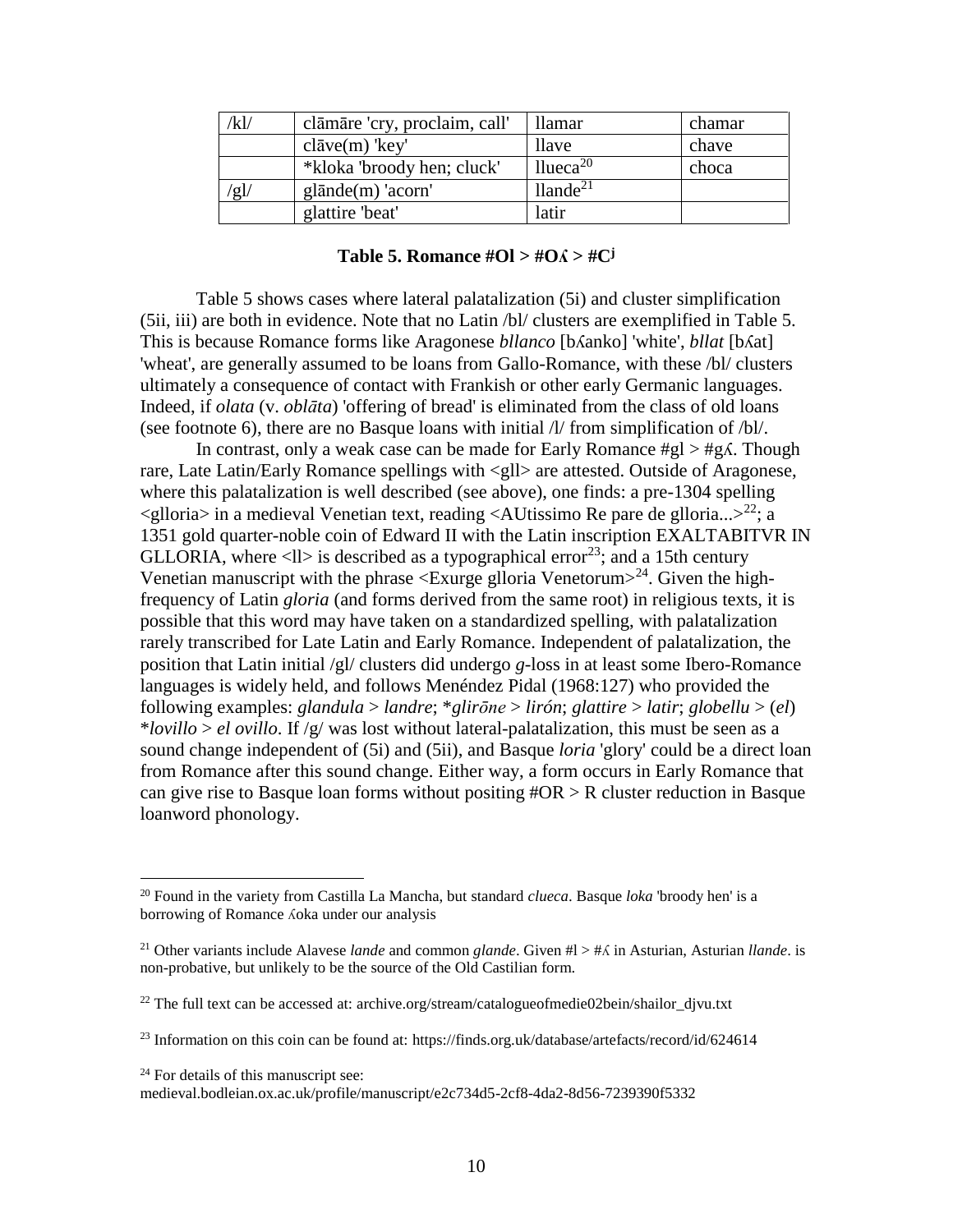If we now return to Table 1, we see that the simplest explanation of the apparent obstruent loss is direct borrowing from a Romance language like Castilian that underwent the regular shift of Latin  $\text{\#O1} > \text{\#O} \land \text{\#A}$ . The pathways we suggest are shown in (6), where  $<<$  indicates a loan, and  $<$  the consequence of regular sound change.

### (6) Basque /l/-initial loans from Romance /ʎ/-initial words

- a. Basque  $lau(n) < *lau \ll *Aanu < *pAanu$  'flat, plain' (cf. Lat. planum)
- b. Basque lama << ʎama < \*fʎama 'flame' (cf. Lat. flamma)
- c. Basque lore << \*ʎore < \*fʎore 'flower' (cf. Lat. flōrem)
- d. Basque loria  $<<$  \*{ $\Lambda$ ,}}oria  $<$  \*g{ $\Lambda$ ,}}oria 'glory' (cf. Lat. gloria)

The palatal lateral is borrowed in these early loans as Basque  $\frac{1}{1}$ , not  $\frac{1}{\Lambda}$  or  $\frac{1}{\Lambda}$  for two reasons. First, at the time of borrowing, neither  $/\lambda$  nor  $/\gamma$  existed as contrastive phonemes in the language, but /l/ did.<sup>25</sup> Common Basque, which Michelena (1981) dates to the 5th-6th century, did not have contrastive /ʎ/. From the time of Common Basque onward, palatalized or palatal laterals arose from three distinct sources: internal to Basque, palatalization occurred after /i/; it also occurred as a morphological marker of diminutive sound-symbolic forms (Oñederra 1990); and a final source was (later) contact with neighboring Romance languages that had this sound. If our hypothesis above is correct, the evolution of palatalized laterals in Basque must have occurred after these loans came into the language, otherwise we would expect initial palatal laterals at this stage of Basque as well.<sup>26</sup> A second reason that Romance  $\Lambda$  was borrowed as  $\Lambda$  is that this was, arguably, the perceptually closest matching phoneme in the Basque language at the time. Common Basque and its early descendants had only a single lateral /l/, and no palatal consonants. The borrowing of Romance  $\Lambda/\Lambda$  as Basque  $\Lambda/\Lambda$  at this time can be compared to similar loan patterns in the Americas. For example, in Kaqchikel (Adell 2014), colonial Spanish words, which, following Canfield (1981) were still pronounced with  $\Lambda$ , are borrowed as Kaqchikel (K)  $\Lambda$ , despite the fact that the consonant inventory of this language does have palatals /j/ and /ʃ/: K *kaxlan* < *castellano* 'Spanish', K *kuchila* < *cuchillo* 'knife', K *lawe*, law < llave 'key', K *xila* < *silla* 'chair'.

One implication of the analysis above is that Romance forms like \**ʎore* 'flower' and either \**loria* or \**ʎoria* 'glory' existed on the Iberian Peninsula close to Basque speaking regions. The absence of palatalized forms in modern Castilian and Galician may reflect borrowing directly from Latin after the palatalizating sound change took place.

## **4. Summary**

<sup>&</sup>lt;sup>25</sup> The distribution of /j/ in Basque is highly limited, with contrastive /j/ found only in word-initial position where it usually continues \*ed- (Michelena 2011 [1977]). Our working hypothesis is that Basque /l/ was perceptually the closest consonantal match to Romance /ʎ/ at the time of borrowing.

<sup>&</sup>lt;sup>26</sup> Nevertheless, word-initial palatal laterals are scarce in Basque even today: most palatal laterals evolved from the palatalization of /l/ after /i/, and thus are absent from initial position. Only variants due to affective palatalization (Oñederra 1990; Hualde 2003:39) and borrowings may have introduced initial palatal laterals into the language, and some of the latter were adapted by means of feature metathesis, as in the case of Sp. *llano* >> *laño* 'modest, affable' and Sp. *llaneza* >> Basque *lañeza* 'simplicity, informality'.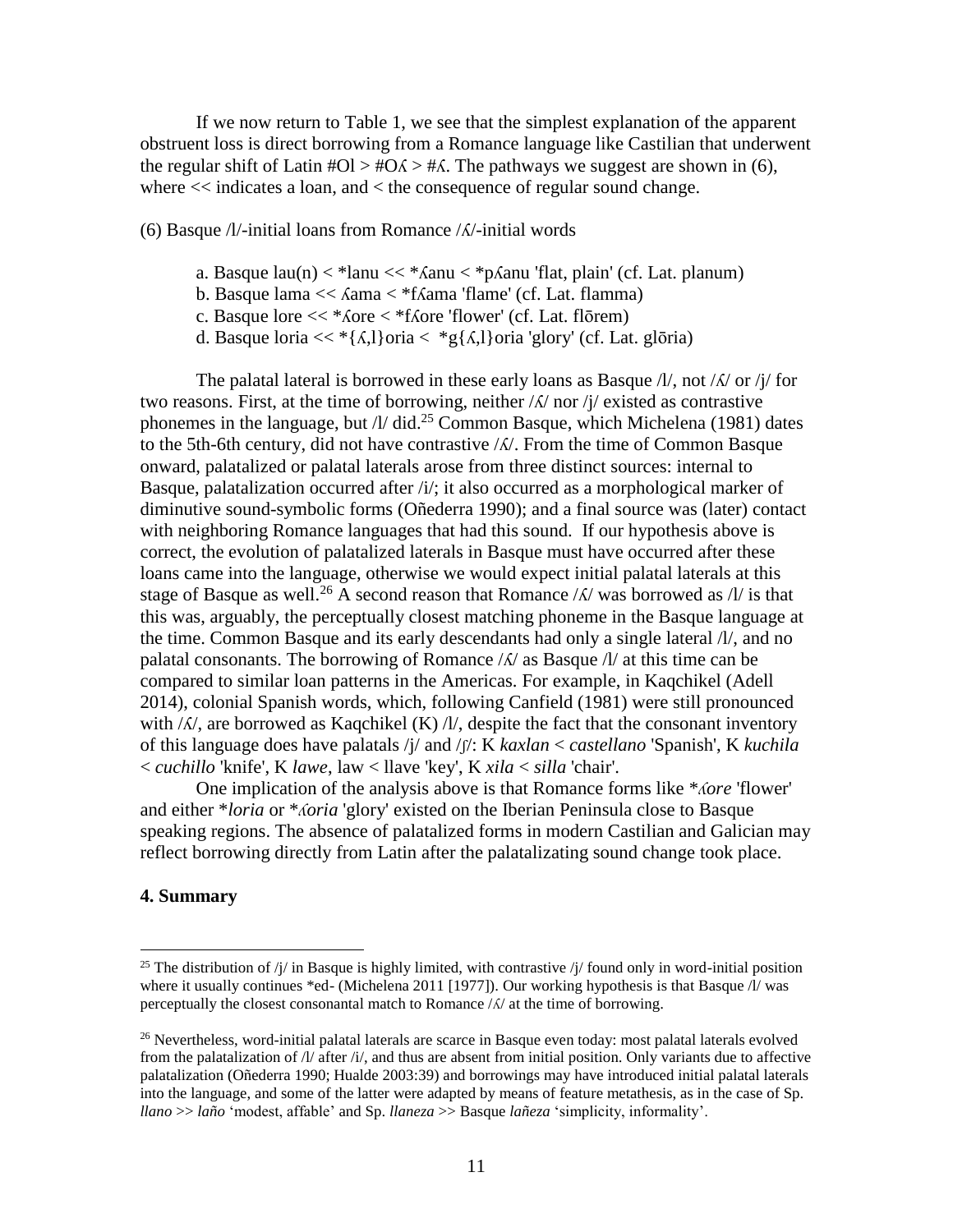In this paper we have argued that initial obstruent loss in Table 1 is only apparent. These lateral-initial words were borrowed directly from Romance languages that themselves had undergone palatalization and simplification of Latin #Ol clusters. Evidence for this includes the distinct behavior of direct loans from Latin, the absence of #Or clusters in this category, the typological rarity of a loan-word process of this type, and the lack of phonetic explanation for the sound pattern. Distinct patterns of loanword nativization are related to the degree of contact between Basque and the source language. Epenthetic vowels break up clusters when speakers are less familiar with the source language, while clusters are taken intact when the language or particular lexical item is familiar. We should not be surprised that for some words, e.g. *gurutze* 'cross' (< Latin *crucem*), we find a wide range of variants including *krutze*, *grutze* and *kurtze*, with metathesis. The form with vowel epenthesis would be arguably the earliest borrowing, at a time when Basque speakers had not been exposed to much  $Latin^{27}$ , or to Christianity, while the cluster-initial forms are thought to reflect a later time when these sound patterns had become more familiar through intensive contact with Latin and other Romance languages. Indeed, a reevaluation of many Basque words thought to be Latin loans may reveal that they reflect loans from descendant Romance languages (see footnote 18).

The analysis proposed above is highly language specific and cannot be extended to the Finnish or Ch'ol loanword data discussed earlier, which are representative of more widespread patterns within Uralic and Mayan respectively. However, with the Basque examples of "obstruent loss" essentially eliminated, future study of Uralic and Mayan should bring us closer to understanding the specific conditions under which the role of sonority in cluster resolution is inactive, and to a general theory of the kinds of transforms that can occur when words of one language are adopted naively by speakers of another.

### **References**

 $\overline{a}$ 

- Adell, Eric. 2014. A descriptive account of Spanish loanword phonology in Kaqchikel. *Kansas Working Papers in Linguistics* 34(4).
- Artiagoitia, Xabier. 1993. Syllable Structure in Modern Basque and in Proto-Basque, in J. I. Hualde & J. Ortiz de Urbina (eds.), *Generative Studies in Basque Linguistics*, 263- 287.

Berent, Iris. 2013. *The Phonological Mind*. Cambridge: CUP.

- Blevins, Juliette. 1995. The Syllable in Phonological Theory, *Handbook of phonological theory*, ed. by John Goldsmith, Basil Blackwell, London, 206-44.
- Blevins, Juliette. 2003. The independent nature of phonotactic constraints: an alternative to syllable-based approaches. In C. Féry and R. van de Vijver (eds.). *The syllable in optimality theory*. Cambridge: Cambridge University Press. 375-403.
- Blevins, Juliette. 2004. *Evolutionary phonology: The emergence of sound patterns*. Cambridge: Cambridge University Press.
- Broselow, Ellen. 1983. Nonobvious transfer: On predicting epenthesis errors. In L. Selinker and S. Gass (eds.), *Language Transfer in Language Learning*, 269-280.

<sup>27</sup> In fact, the final consonant of Basque *gurutze*, a laminal affricate, suggests borrowing from a post-Latin Romance language in which velar-palatalization occured prior to borrowing.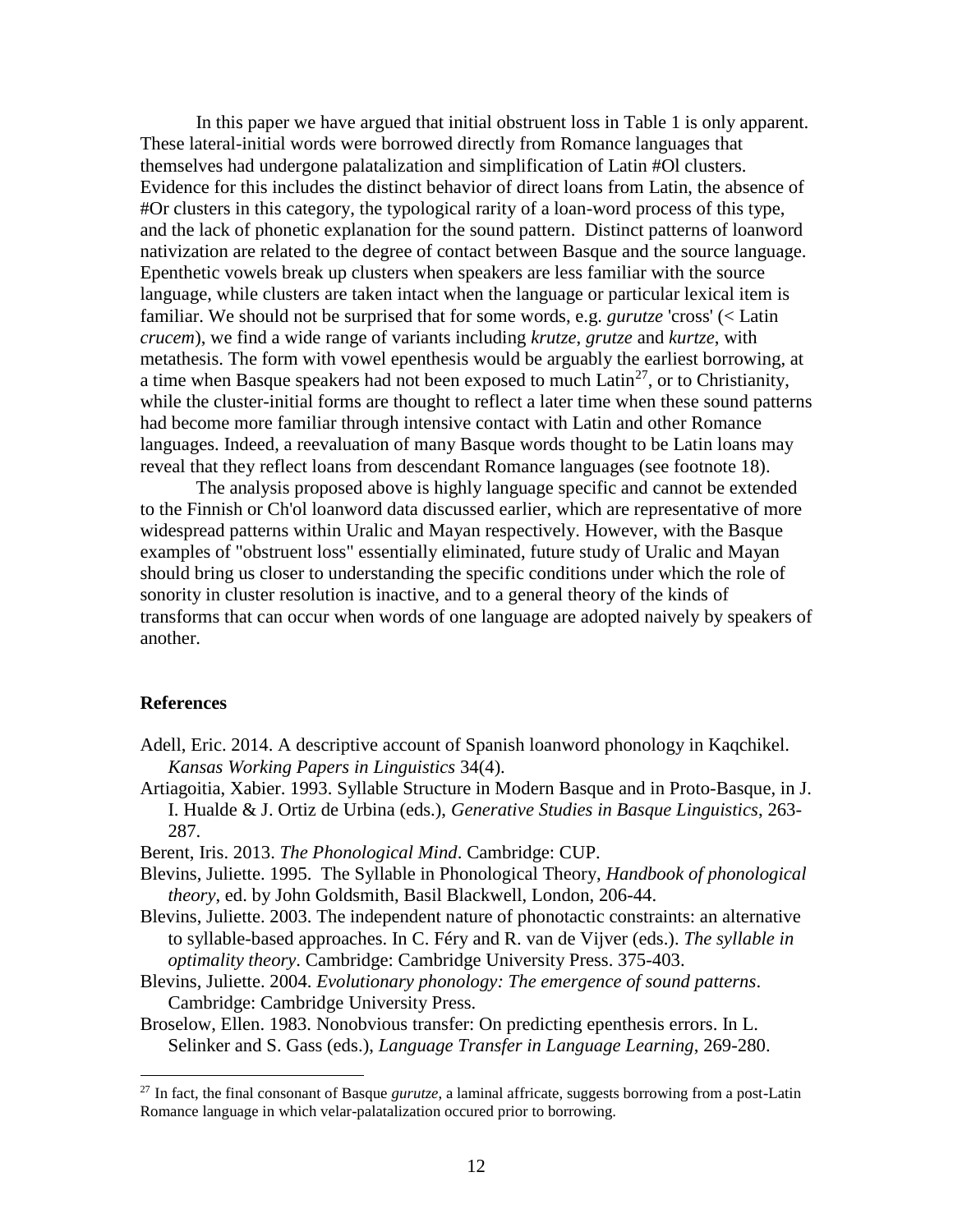Rowley, MA: Newbury House. Reprinted in G. Ioup and S. Weinberger (eds.), 1987, *Interlanguage Phonology*, 292-304. Cambridge, MA: Newbury House.

- Broselow, Ellen. 1992a. Transfer and universals in second language epenthesis. In S. Gass and L. Selinker (eds.), *Language Transfer in Language Learning* (Revised edition), 71-86. Rowley, MA: Newbury House.
- Broselow, Ellen. 1992b. The structure of fricative-stop onsets. Unpublished manuscript, Stony Brook University.
- Broselow, Ellen. 2015. The typology of position-quality interactions in loanword vowel insertion. In Y. Hsiao and L-H. Wee (eds.) *Capturing Phonological Shades,* 292- 319. Cambridge Scholars Publishing.

Brown, Cecil H. 2009. Vocabulary Zinacantán Tzotzil. In Haspelmath & Tadmor (eds.).

- Calabrese, Andrea & W. Leo Wetzels. 2009. *Loan phonology*. Amsterdam & Philadelphia: John Benjamins.
- Campbell, Lyle. 1998. *Historical Linguistics: An Introduction*. Cambridge, MA: MIT Press.
- Canfield, D. Lincoln. 1952. Spanish American data for the chronology of sibilant changes. *Hispania* 35: 25-30.
- Churchward, C. Maxwell. 1940. *Rotuman grammar and dictionary*. Sydney: Methodist Church of Australasia.
- Clements, G. N., 1990. "The Role of the Sonority Cycle in Core Syllabification." In John Kingston & M. Beckman, eds., *Papers in Laboratory Phonology I*, Cambridge: Cambridge University Press, Cambridge, MA, pp. 283-333.
- Corominas, Joan & Pascual, José A., 1991–1997. *Diccionario crítico etimológico castellano e hispánico*. Madrid: Gredos.
- De Hoz, Javier, 1981. "El euskera y las lenguas vecinas antes de la romanización" in Tovar, A. et al. (ed.) *Euskal linguistika eta literatura: bide berriak*, Bilbao: Deustuko Unibertsitatea, 27-56.

Echenique, María Teresa. 1987. *Historia lingüística vasco-románica*. Madrid: Paraninfo.

- Egurtzegi, Ander. 2013. "Phonetics and Phonology", in Mikel Martinez-Areta (ed.), *Basque and Proto-Basque: Language-Internal and Typological Approaches to Linguistic Reconstruction* [Mikroglottika 5], Frankfurt am Main: Peter Lang, 119- 172.
- Egurtzegi, Ander. 2014. *Towards a phonetically grounded diachronic phonology of Basque*. Doctoral dissertation, University of the Basque Country.
- Fleischhacker, Heidi. 2001. Cluster-dependent epenthesis asymmetries. In A. Albright and T. Cho (eds.), *UCLA Working Papers in Linguistics 7, Papers in Phonology* 5: 71-116.
- Fleischhacker, Heidi Anne. 2005. *Similarity in Phonology: Evidence from reduplication and loanword adaptation*. Unpublished doctoral dissertation UCLA.
- Goddard, Cliff (compiler). 1992. *Pitjantjatjara/Yankunytjatjara to English Dictionary*. Alice Springs: Institute for Aboriginal Development.
- Gorrochategui, Joaquín. 1984. *Estudio sobre la onomástica indígena de aquitania*, Bilbao: University of the Basque Country, University of Salamanca.
- Gorrochategui, Joaquín. 1995. "The Basque Language and its Neighbors in Antiquity" in J. I. Hualde, J. A. Lakarra & R. L. Trask (eds.), *Towards a History of the Basque Language*, 31-63.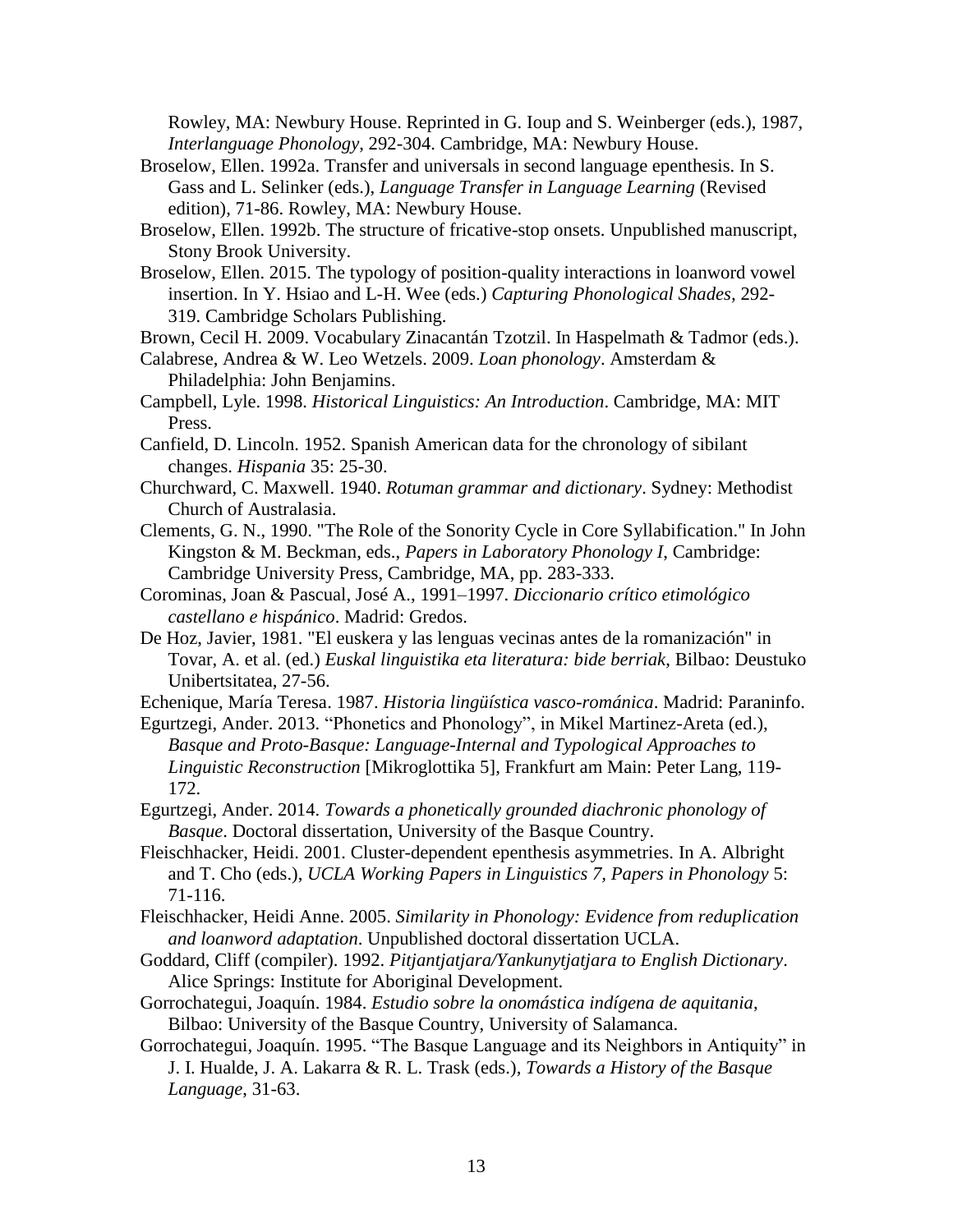- Gorrochategui, Joaquín. 2002. "El área de Bilbao en la antigüedad". In: Arejita, A., Elejabeitia, A., Isasi, C. & Otaegi, J. (eds.) Bilbao. El espacio lingüístico. Simposio 700 Aniversario / Bilboren 700. Urteurrena. Hizkuntza gunea. Sinposioa. Bilbao: University of Deusto. 103-120.
- Hartman, Steven Lee. 1974. An outline of Spanish historical phonology. Papers in Linguistics 7:123-191.
- Hartman, Steven Lee. 1985. Latin -*nge-* and -*ng'l-.* In L. D. King and C. A. Maley (eds.), *Selected Papers from the XIIIth Linguistic Symposium on Romance Languages*. Amsterdam: John Benjamins. 149-62.
- Haspelmath, Martin & Tadmor, Uri. (eds.) 2009. World Loanword Database. Leipzig: Max Planck Institute for Evolutionary Anthropology (Available online at http://wold.clld.org, accessed on 2016-02-27).
- Hoole, Philip, Lasse Bombien, Marianne Pouplier, Christine Mooshammer, and Barbara Kühnert (eds.). 2012. *Consonant Clusters and Structural Complexity*. Berlin: Mouton de Gruyter.
- Hualde, J. I., 2003. "Segmental phonology", in J.I. Hualde & J. Ortiz de Urbina (eds.), *A grammar of Basque*, Berlin & New York: Mouton de Gruyter, 15-65.
- Johnson, Chuck. 2006. An etymological exploration of foodstuffs and utensils: The sociolinguistic fortune of culinary terms of *Apicus' De Re Coquinaria*. Phd dissertation, University of North Carolina, Chapel Hill.
- Kang, Yoonjung. 2003. Perceptual similarity in loanword adaptation: English postvocalic word-final stops in Korean. *Phonology* 20:219-273.
- Kang, Yoonjung. 2011. Loanword Phonology. In M. van Oostendorp, C. Ewen, E. Hume, and K. Rice (eds.), *The Blackwell Companion to Phonology.* Wiley-Blackwell, 2258-2282.
- Kenstowicz, Michael. 2007. Salience and similarity in loanword adaptation: a case study from Fijian. *Language Sciences* 29:316-340.
- Lausberg, Heinrich. 1956-62. *Romanische Sprachwissenschaft*. 4 volumes. Berlin: Walter de Gruyter. [Spanish translation, 1965. Lingüistica románica, Madrid.]
- Luthy, Melvin J. 1973. *Phonological and Lexical Aspects of Colloquial Finnish*. Uralic and Altaic Series 119. Bloomington: Indiana University Publications.
- Malkiel, Yakov. 1963-4. The interlocking of narrow sound change, broad phonological pattern, level of transmission, areal configuration, sound symbolism: Diachronic studies in the Hispano-Romance consonant clusters cl-, fl-, pl-. *Archivum Linguisticum* 15:144-173, 16:1-33.
- Martinet, André. 1950 [1974]. "La reconstrucción estructural: las oclusivas del vasco", in *Economía de los cambios fonéticos. Tratado de fonología diacrónica* (translated from the original version in French: (1955): *Économie des changements phonétiques*). Madrid: Gredos, 524-550.
- Menéndez Pidal, R. 1968. *Manual de gramática histórica española*. 13th edition. Madrid: Espasa-Calpe.
- Michelena, Luis. 2011 [1977]. *Fonética histórica vasca*, 2nd ed. San Sebastián: Diputación Foral de Guipúzcoa [1961, 2nd ed. 1977]; reissued in J.A. Lakarra & Í. Ruiz Arzalluz (eds.), *Luis Michelena. Obras Completas*.
- Michelena, Luis. 1981. "Lengua común y dialectos vascos", *International Journal of Basque Linguistics and Philology* [*ASJU*] 15, 291-313.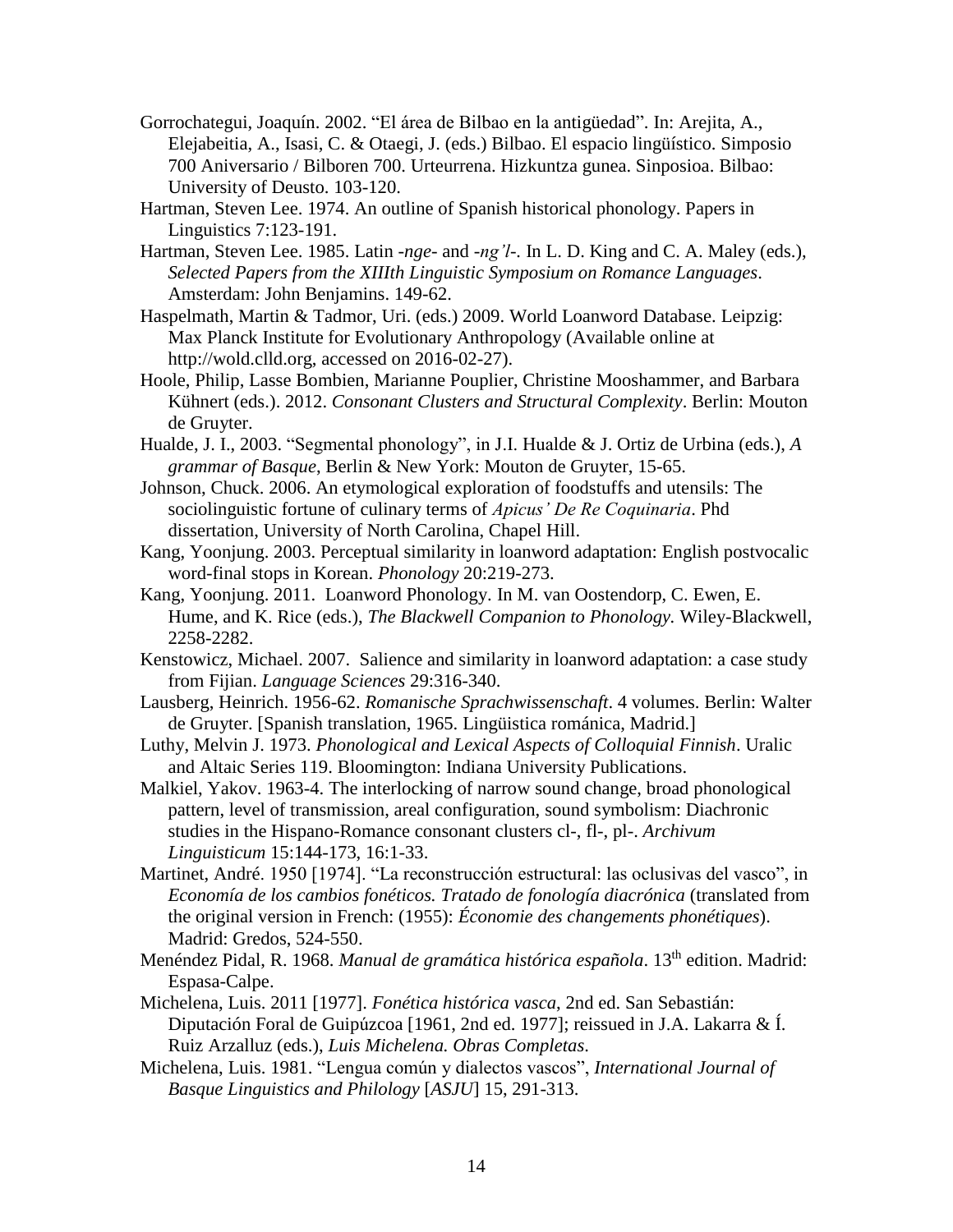Michelena, Luis. 1995 [1974]. "The Latin and Romance element in Basque" in Hualde, Lakarra & Trask (eds.), *Towards a History of the Basque Language*, 137-169.

- Michelena, Luis & Ibon Sarasola, 1987-2005, *Orotariko Euskal Hiztegia* [*General Basque Dictionary*] (16 vols.), Bilbao: Euskaltzaindia [http://www.euskaltzaindia.net/oeh/, accessed on 18-02-2016].
- Mikkola, J. J. 1938. *Die älteren Berührungen zwischen Ostseefinnisch und Russisch*. Helsinki: Suomalais-Ugrilainen Seura.

Oñederra, Miren Lourdes. 1990. *Euskal fonologia. Palatalizazioa, asimilizazioa eta hots sinbolismoa*, Zarautz: University of the Basque Country.

- Otero, Carlos-Peregrín. 1971. *Evolución y revolución en romance*. Barcelona: Seix Barral.
- Parker, Stephen G. 2002. *Quantifying the sonority hierarchy*. PhD dissertation, Linguistics Department, University of Massachusetts, Amherst.
- Penny, Ralph. 2002. *A history of the Spanish language*. Cambridge: CUP.
- Repetti, Lori & Edward F. Tuttle. 1987. The evolution of Latin PL, BL, FL, and CL, GL in Western Romance. *Studi Mediolatini e Volgari* 33:53-115.
- Scharfe de Stairs, Emily F. (ed.) 1996/2009. *Tumbalá Ch'ol Dictionary, Chiapas, with dialectal variations from Tila and Sabanilla*. SIL. 3rd Edition (electronic).
- Sievers, Eduard. 1881. *Grundzüge der Phonetik*. Leipzig: Breitkopf and Hartel.

Schmeiser, Benjamin. 2009. A gestural account of Latin obstruent + lateral onset cluster realizations in Galego-Portuguese. *Textos Seleccionados. Encontro Nacional da Associação Portuguesa de Linguística*, Lisboa, APL: 497-509.

- Steriade, Donca. 1982. *Greek prosodies and the nature of syllabification*. PhD diss., MIT, Cambridge, MA.
- Steriade, Donca. 1999. Alternatives to syllable-based accounts of consonantal phonotactics. In O. Fujimura, B. Joseph and B. Palek (eds.) *Proceedings of the 1998 Linguistics and Phonetics Conference: Item Order in Language and Speech*, 205-42. Prague: Karolinum Press.
- Steriade, Donca. 2001. Directional asymmetries in place assimilation: A perceptual account. In E. Hume and K. Johnson (eds.), *The role of speech perception in phonology*. San Diego: Academic Press. 219-50.
- Turmo Mur "Pallasón", Vicente. 2000. *Tradizions y cosas de Graus*. Serie Historia, Centro de Creación y Cultura del Pirineo.
- Tuten, Donald N. 2003. *Koineization in Medieval Spanish*. Berlin and New York: De Gruyter.
- Uffmann, Christian. 2006. Vowel epenthesis in loanwords: empirical and formal issues. *Lingua* 116: 1079-111.
- Uffmann, Christian. 2007*. Vowel epenthesis in loanword adaptation*. Tübingen: Niemeyer.
- Uffmann, Christian. 2015. Loanword adaptation. In Patrick Honeybone and Joseph Salmons (eds.), *The Oxford Handbook of Historical Phonology*. Oxford: Oxford University Press, 644-65.
- Vaux, Bert & Andrew Wolfe. 2009. The appendix. In E. Raimy and C. Cairns (eds.), *Contemporary Views on Architecture and Representations in Phonology*. Cambridge: MIT Press,101-143.
- Väänänen, Veikko. 1963. *Introduction au Latin Vulgaire*. Paris: Klincksieck.